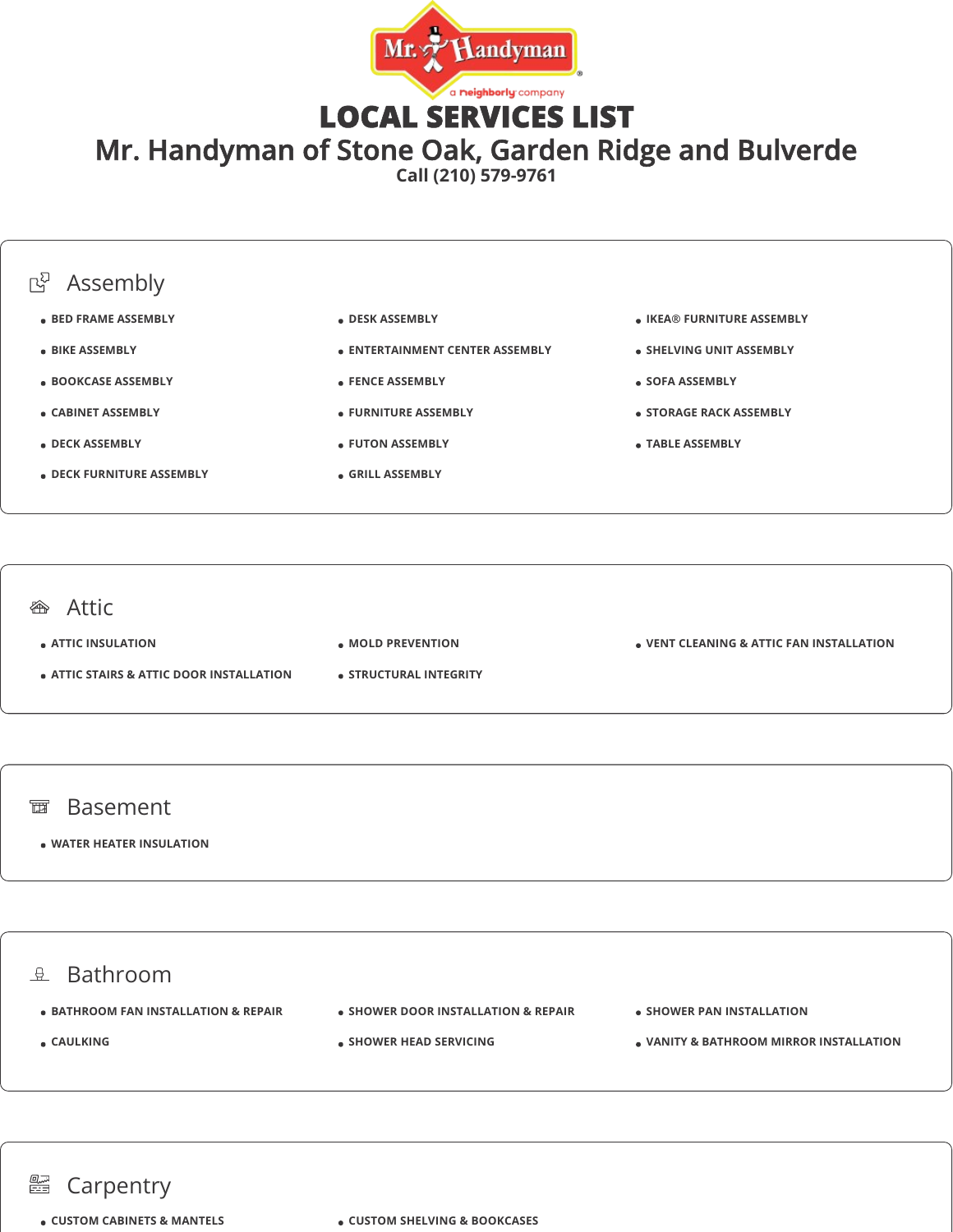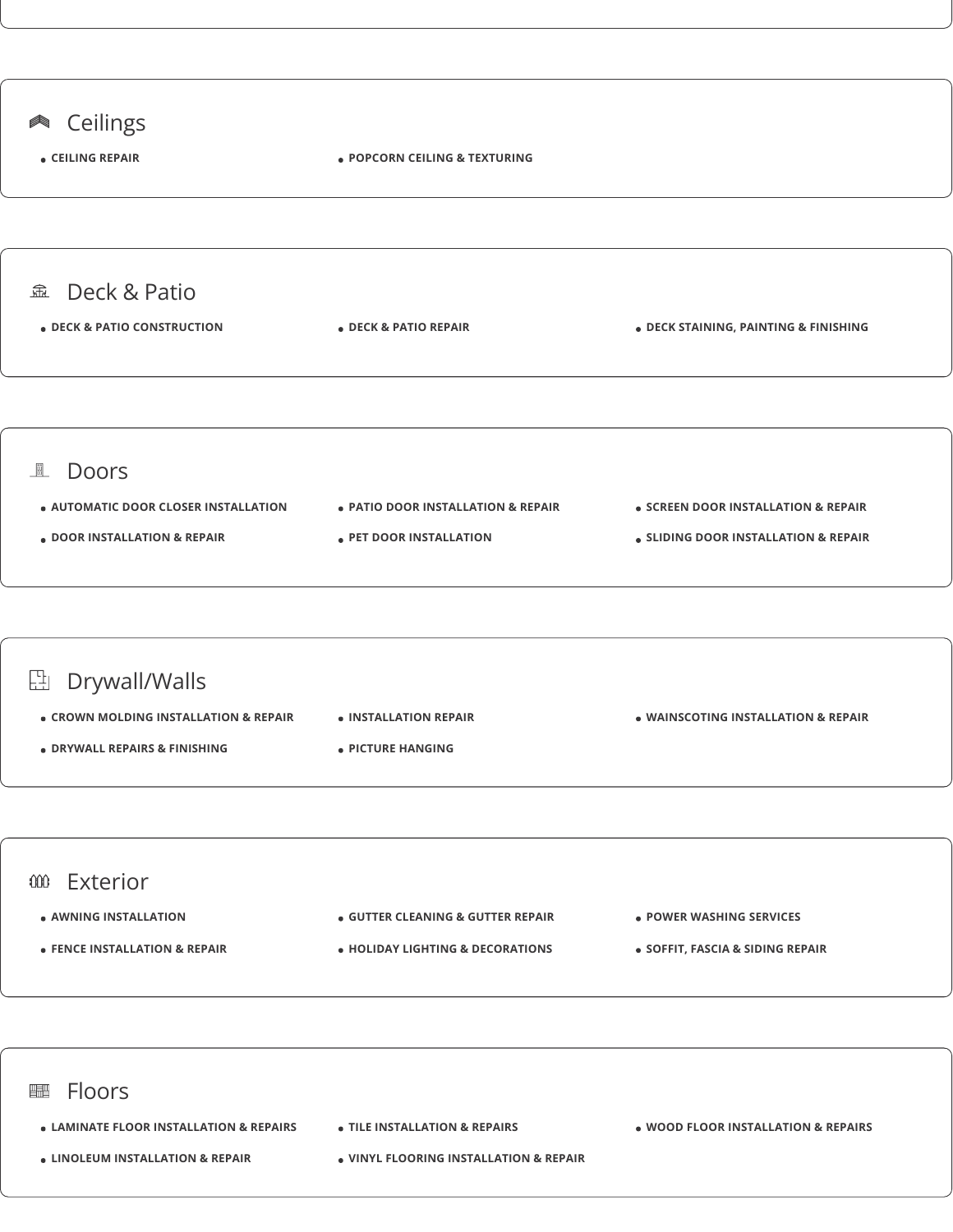

**冊 Safety & Mobility** 

**SAFETY & MOBILITY / AGING IN PLACE**